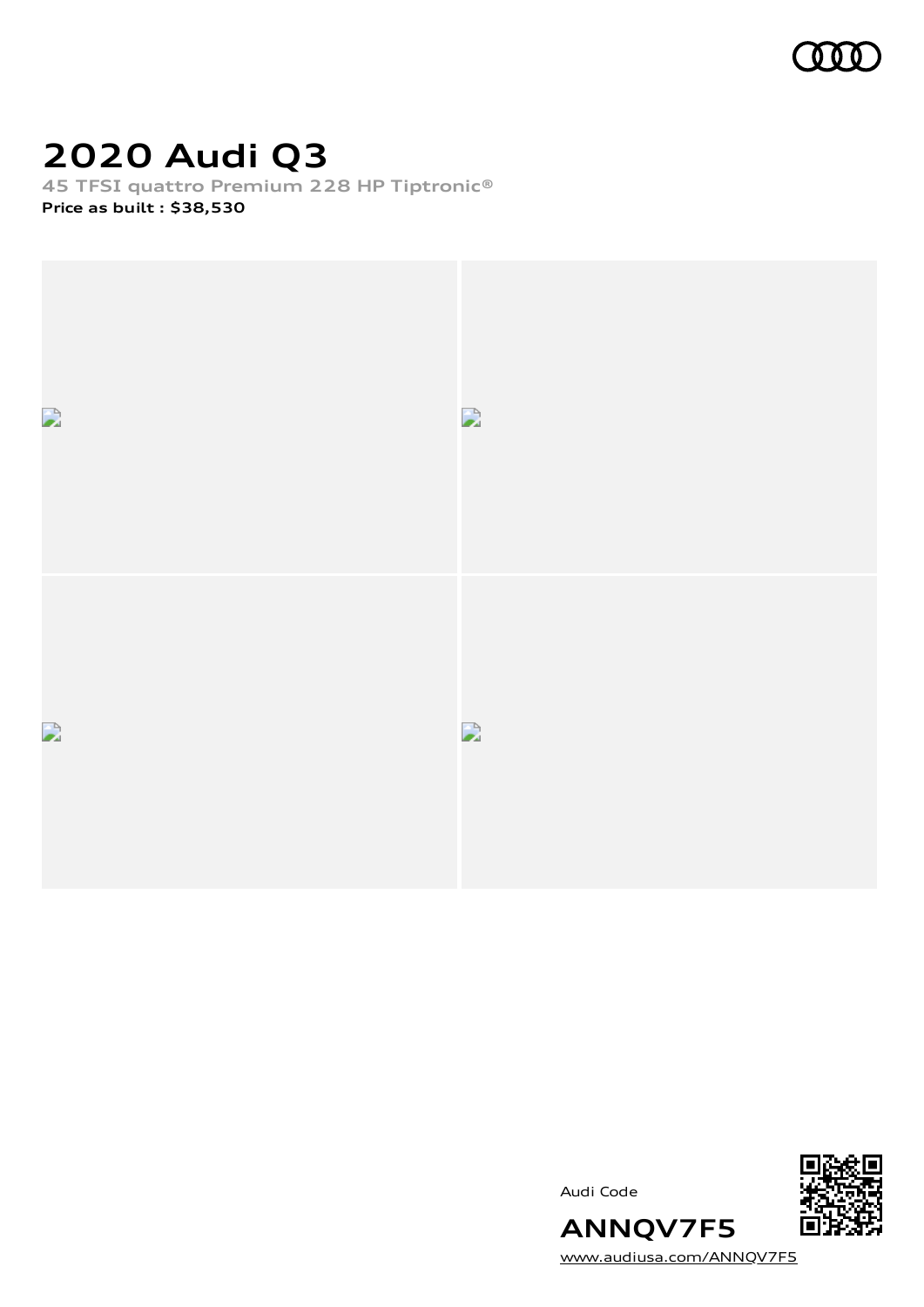# **Summary**

#### **Audi 2020 Audi Q3** 45 TFSI quattro Premium 228 HP Tiptronic®

**Price as buil[t](#page-9-0)** \$38,530

## **Exterior colour**

Florett Silver metallic

### **Interior colour**

| Seats     | Pearl Beige  |
|-----------|--------------|
| Dashboard | <b>Black</b> |
| Carpet    | Black        |
| Headliner | Tunar Silver |

# $\overline{\phantom{a}}$

## **Further Information**

|                 | N٥           |
|-----------------|--------------|
| Mileage         | 12,189 miles |
| Type of vehicle | Used car     |

**Warranty**

#### **Audi Code** ANNQV7F5

**Your configuration on www.audiusa.com** [www.audiusa.com/ANNQV7F5](https://www.audiusa.com/ANNQV7F5)

**Commission number** 4ecddb1f0a0e09716831

### **Technical Specifications**

| Engine type                  | 2.0-liter four-cylinder                       |
|------------------------------|-----------------------------------------------|
| stroke                       | Displacement/Bore and 1,984/82.5 x 92.8 cc/mm |
| Torque                       | 258 lb-ft@rpm                                 |
| Top track speed              | 130 mph mph $1$                               |
| Acceleration (0 - 60<br>mph) | 7.0 seconds seconds                           |
| Recommended fuel             | Regular                                       |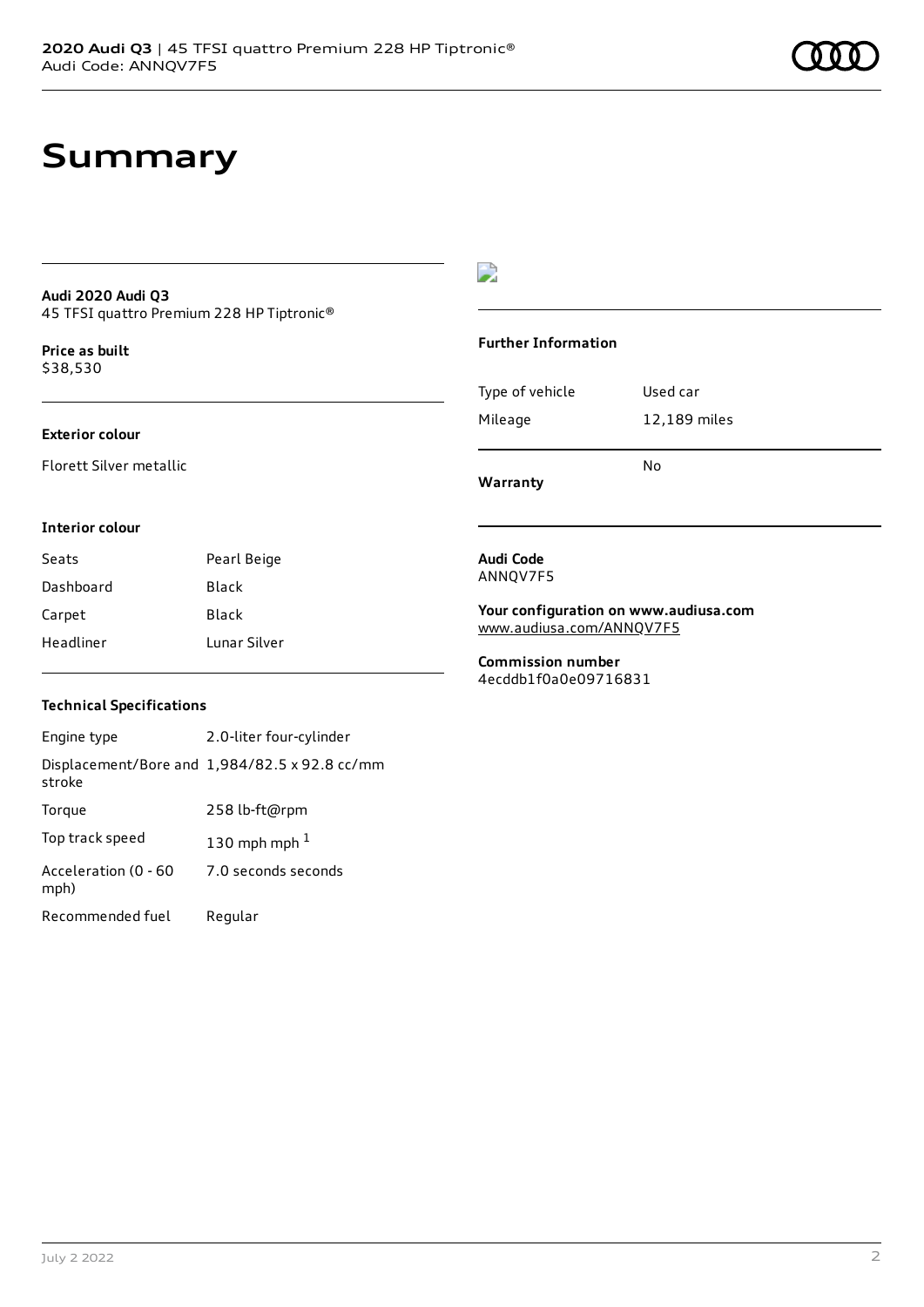# **Equipment**

Florett Silver metallic

Garage door opener (Homelink®)

Audi advanced key-keyless start, stop and entry

Convenience package

Parking system plus

Audi side assist and Audi lane assist

SiriusXM® with 90-day All Access trial subscription









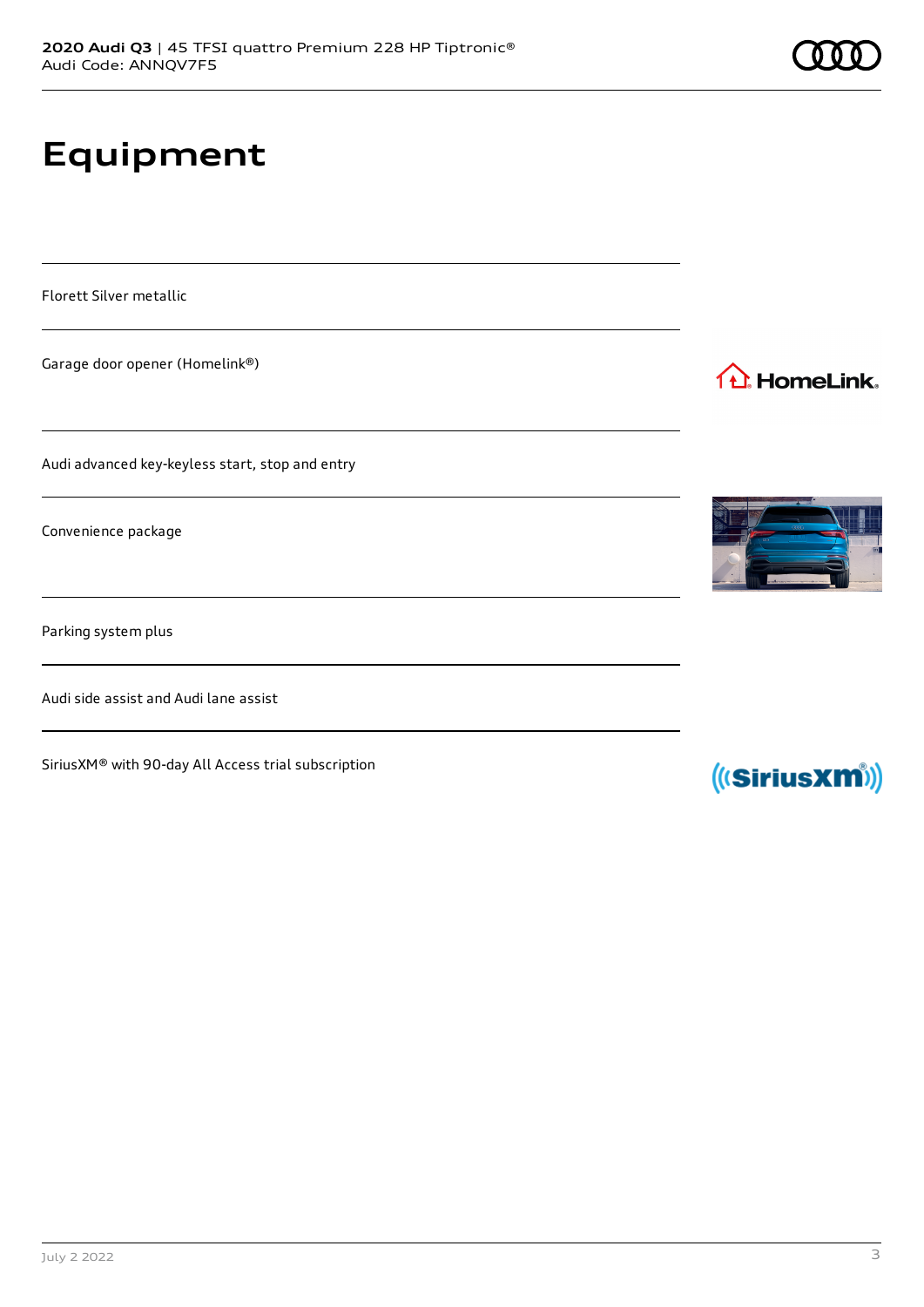# **Standard features**

# **Safety and Security**

| 4UB             | Driver and front-passenger advanced airbags                     |
|-----------------|-----------------------------------------------------------------|
| 1AS             | Electronic stabilisation program ESP                            |
| UH1             | Electromechanical parking brake                                 |
| 8T2             | Cruise control with coast, resume and<br>accelerate features    |
| 6Y2             | Top speed electronically limited to 130 mph                     |
| 4H <sub>5</sub> | Electronic child locks                                          |
| 1N3             | Power steering                                                  |
| 7K6             | Tire-pressure monitoring system                                 |
| 4X3             | Head/thorax side airbags                                        |
| 8N6             | Light/rain sensor                                               |
| 3B7             | Lower Anchors and Tethers for Children<br>(LATCH) in rear seats |
|                 |                                                                 |

### **Exterior**

| 1D <sub>8</sub> | Provision for towing bracket                     |
|-----------------|--------------------------------------------------|
| 6XD             | Power-adjustable heated exterior side<br>mirrors |
| 1S1             | Vehicle tool kit and vehicle jack                |
| 3S1             | Aluminum roof rails                              |
| 5]1             | Tailgate roof spoiler                            |
| 8EX             | LED headlights                                   |
| 8TB             | Rear fog lights                                  |
| H87             | 235/55 R18 all-season tires                      |
| 8VM             | LED taillights with dynamic indicators           |
| 47 <sub>B</sub> | Aluminum trim around exterior windows            |
| C3I             | 18" 5-arm design wheels                          |
|                 |                                                  |

## **Interior**

| QE1              | Storage package                                                               |
|------------------|-------------------------------------------------------------------------------|
| QJ1              | Aluminium interior package                                                    |
| 3FU              | Panoramic sunroof                                                             |
| 7M <sub>0</sub>  | Door sill inlays                                                              |
| KH5              | Three-zone automatic climate control<br>system                                |
| 4L2              | Interior mirror                                                               |
| QQ0              | Interior lighting                                                             |
| 1XW              | Three-spoke multifunction steering wheel                                      |
| 7HC              | Extended leather package                                                      |
| 6E3              | Front center armrest                                                          |
| 4E7              | Luggage compartment lid, electrically<br>opening and closing                  |
| 5KR              | Rear seat bench/backrest, split-folding with<br>center armrest and cup holder |
| N <sub>1</sub> M | Leather seat covers                                                           |
| 4A <sub>3</sub>  | <b>Heated front seats</b>                                                     |
| 5 <sub>M</sub> A | Micrometallic Silver inlays                                                   |

## **Infotainment and Driver Assistance**

| UG5  | Hill descent control                                                                                      |
|------|-----------------------------------------------------------------------------------------------------------|
| 6K2. | Audi pre sense® front with pedestrian<br>protection                                                       |
| 2H6  | Audi drive select                                                                                         |
| 7W1  | Audi pre sense <sup>®</sup> basic                                                                         |
| UT2. | Audi smartphone interface including Apple<br>CarPlay® and Google™ Android Auto™ for<br>compatible devices |
| KA2  | Rear view camera                                                                                          |
|      |                                                                                                           |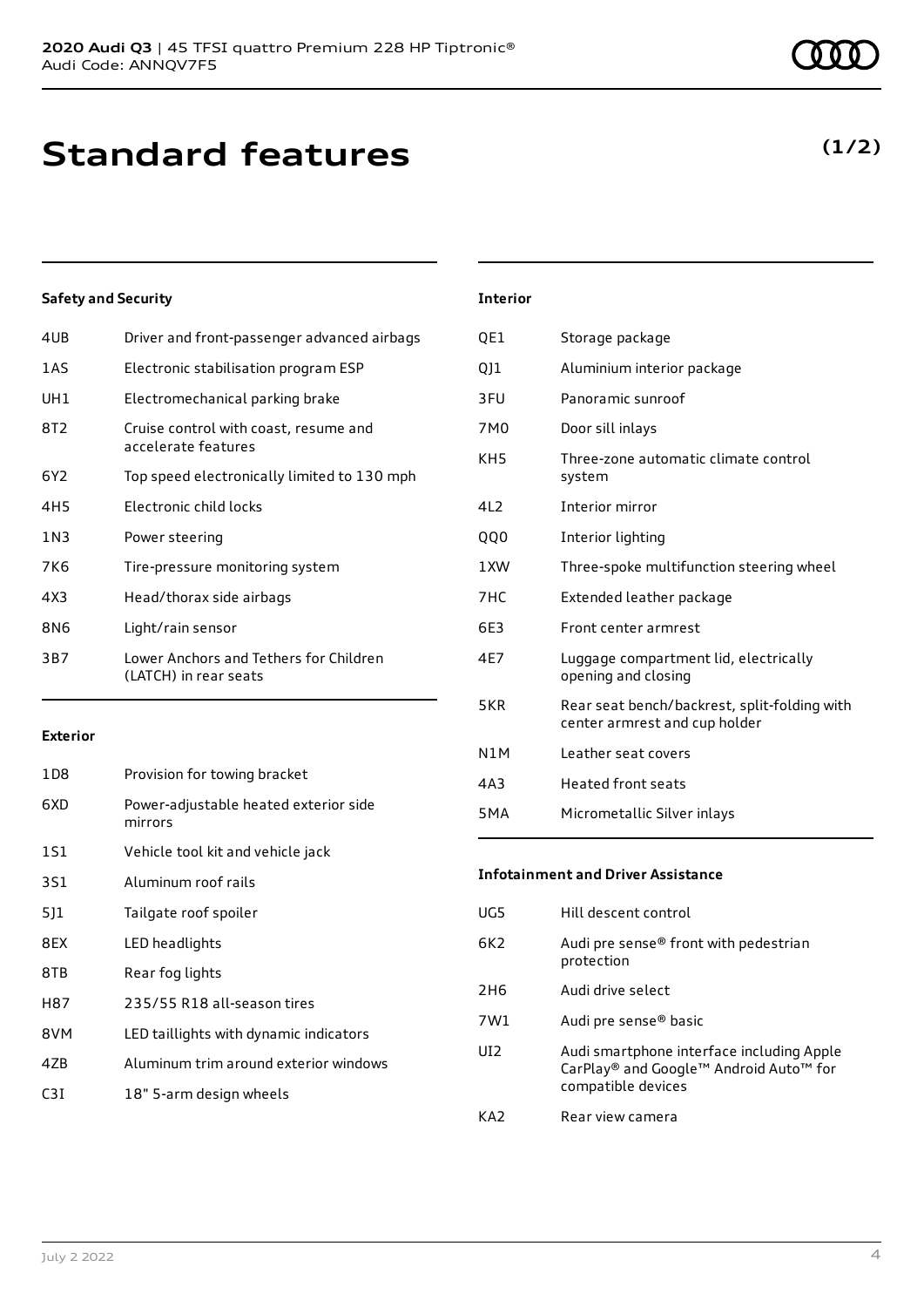**(2/2)**

# **Standard features**

## **Infotainment and Driver Assistance**

| 8G1  | High beam assistant |
|------|---------------------|
| ---- |                     |

- 9VD Audi sound system
- 9S0 Digital instrument cluster 10.25"
- I8V MMI® radio plus
- QH1 Voice dialogue system
- 9ZX BLUETOOTH wireless technology preparation for mobile phone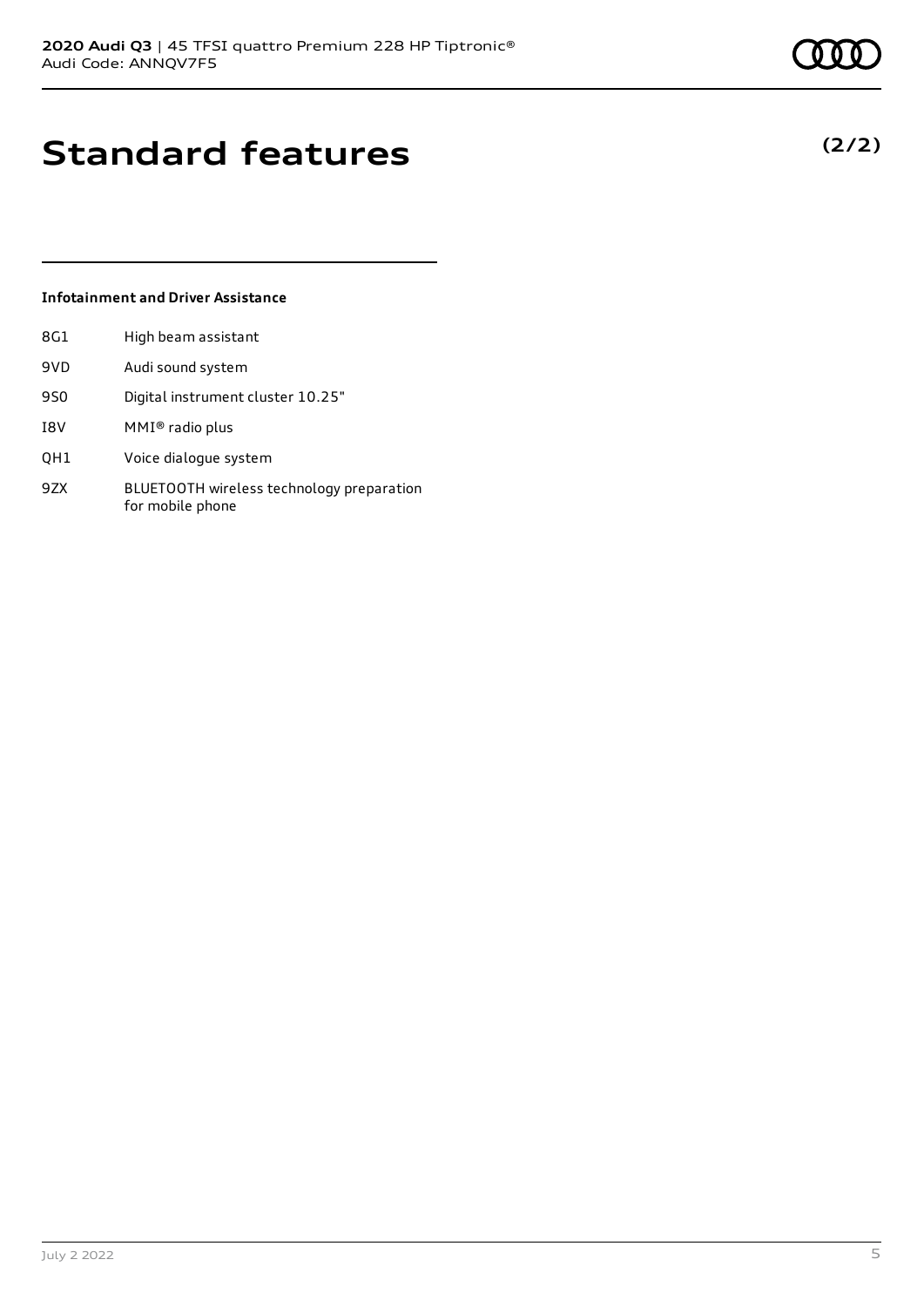# **Dealer remarks**

- \*2020 Audi Q3 Premium quattro
- \*Recent Arrival!

\*Convenience package - Climate Control, Dual Zone Climate Control, Cruise Control, Tinted Windows, Power Steering, Power Mirrors, Leather Steering Wheel, Power Drivers Seat, Memory Seat Position, Rear Air Conditioning, Clock, Tachometer, Telescoping Steering Wheel, Steering Wheel Radio Controls, Sunroof, Moonroof, Driver Airbag, Passenger Airbag, Side Airbags, Keyless Entry, Rear Defogger, Intermittent Wipers, AM/FM, Anti-Theft, Aux. Audio Input, Bluetooth, Carpeted Floor Mats, Center Arm Rest, Child Proof Door Locks, Daytime Running Lights, Front Heated Seats, Heated Mirrors, Overhead Console, Power Lift Gate, Rear Fog Lamps, Rear Spoiler, Rear Spoiler, Rear Wipers, Remote Trunk Lid, Reverse Camera, Roll Stability Control, Side Curtain Airbags, Tire Pressure Monitor, Vanity Mirrors -

<sup>\*</sup>Clean CARFAX One-Owner.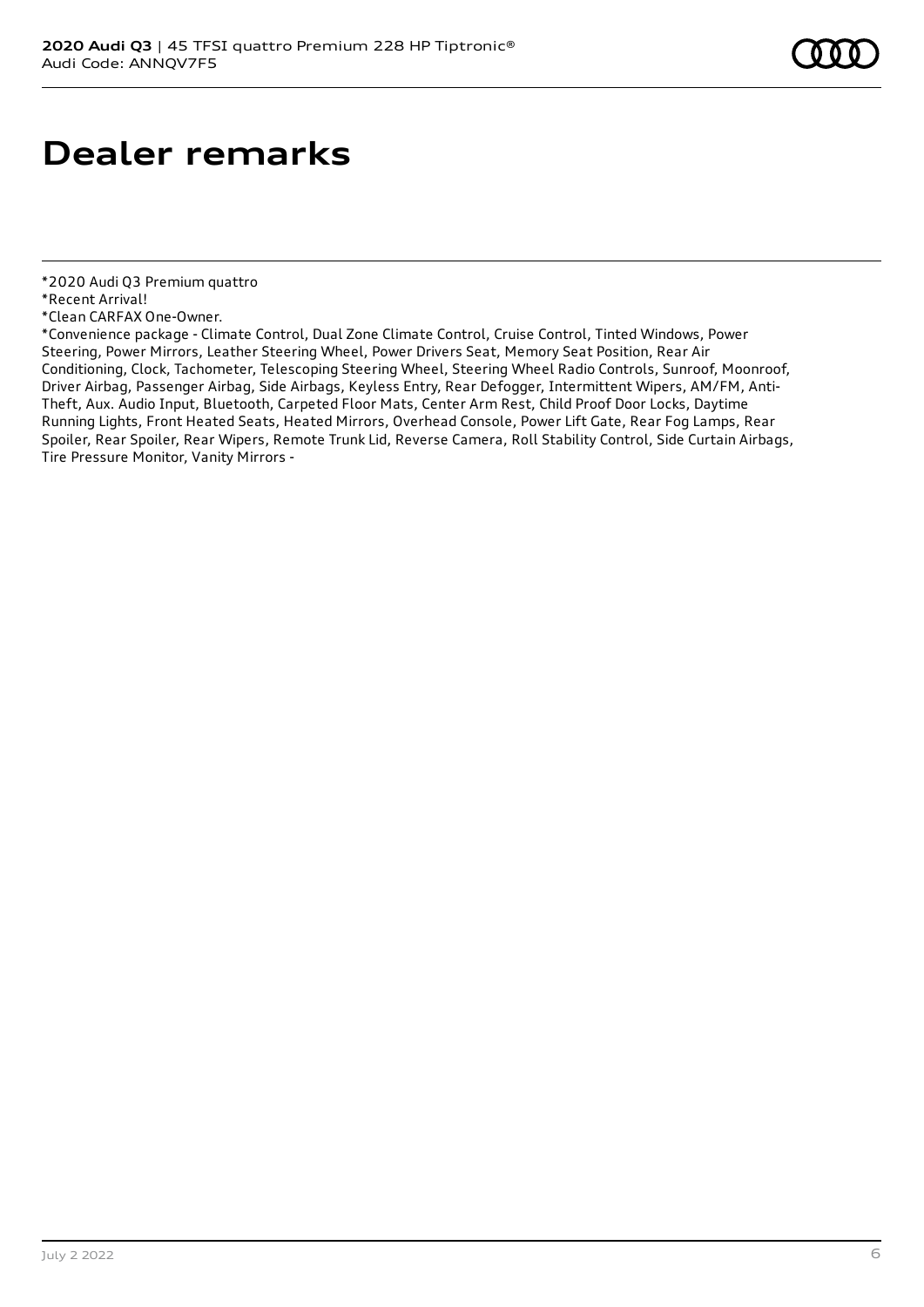# **Technical Specifications**

**(1/2)**

## **Engineering | Performance**

| Engine type                                 | 2.0-liter four-cylinder                       |
|---------------------------------------------|-----------------------------------------------|
| Power Level                                 | 45                                            |
| Displacement                                | 2.0 l                                         |
| Max. output ps/hp                           | 228 @ rpm                                     |
| Torque                                      | 258 lb-ft@rpm                                 |
| Valvetrain                                  | 16-valve DOHC                                 |
| Acceleration (0 - 60<br>mph)                | 7.0 seconds seconds                           |
| Engine block                                | Cast-iron                                     |
| Induction/fuel injection Turbocharged/TFSI® |                                               |
| Cylinder head                               | Aluminum-alloy                                |
| stroke                                      | Displacement/Bore and 1,984/82.5 x 92.8 cc/mm |
| Top track speed <sup>1</sup>                | 130 mph mph                                   |

### **Transmission | Drivetrain**

| Gear ratios: 8th         | 0.672:1                                                      |
|--------------------------|--------------------------------------------------------------|
| Gear ratios: 6th         | 1.000:1                                                      |
| Gear ratios: 7th         | 0.808:1                                                      |
| Gear ratios: Reverse     | 3.993:1                                                      |
| Drivetrain type          | quattro® all-wheel drive                                     |
| Gear ratios: Final Drive | 2.237:1                                                      |
| Gear ratios: 4th         | 1.433:1                                                      |
| Transmission             | Eight-speed Tiptronic <sup>®</sup> automatic<br>transmission |
| Gear ratios: 5th         | 1.205:1                                                      |
| Gear ratios: 2nd         | 3.144:1                                                      |
| Gear ratios: 3rd         | 1.950:1                                                      |
| Gear ratios: 1st         | 5.590:1                                                      |

### **Steering**

| Steering type                              | Electromechanical power steering<br>system |
|--------------------------------------------|--------------------------------------------|
| Turning diameter, curb- 38.4 ft<br>to-curb |                                            |

### **Suspension**

| Front axle | MacPherson strut front suspension |
|------------|-----------------------------------|
| Rear axle  | Four-link rear suspension         |

**Electrical system**

Alternator 140A

Battery 360A/69Ah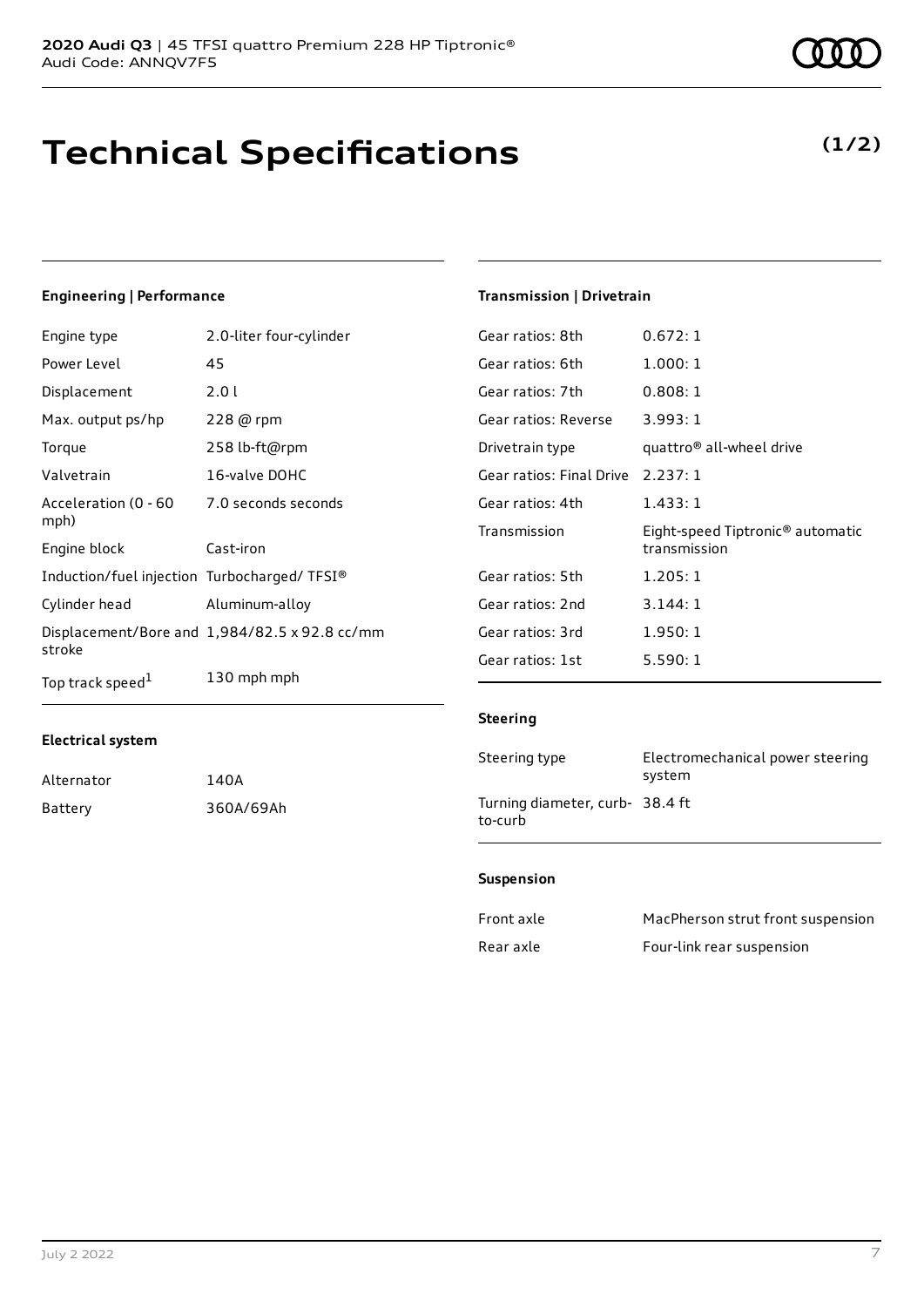# **Technical Specifications**

# **Brakes**

| Front brakes         | 13.4 (ventilated disc) in                                |  |
|----------------------|----------------------------------------------------------|--|
| Rear brakes          | 12.2 (ventilated disc) in                                |  |
| Parking brake        | Electromechanical                                        |  |
|                      |                                                          |  |
| <b>Body</b>          |                                                          |  |
| Material             | Multi-material body construction<br>(steel and aluminum) |  |
| Corrosion protection | Multistep anti-corrosion protection                      |  |

### **Warranty | Maintenance**

| Warranty | 4-year/50,000-mile Audi New |
|----------|-----------------------------|
|          | Vehicle Limited Warranty    |

# **Interior measurements**

| Seating capacity                          | 5                      |
|-------------------------------------------|------------------------|
| Head room with middle 37.6 in<br>sunroof  |                        |
| Head room with front<br>sunroof           | 39.6 in                |
| Shoulder room, front                      | 56.7 in                |
| Leg room, middle                          | $36.1$ in              |
| Shoulder room, middle                     | $55.1$ in              |
| Leg room, front                           | 40.0 in                |
| Cargo volume, rear<br>seatbacks up/folded | 23.7/48.0 cu ft, cu ft |

## **Exterior Measurements**

| Height                                   | 62.9 in  |
|------------------------------------------|----------|
| Overall width without 72.8 in<br>mirrors |          |
| Length                                   | 176.6 in |
| Wheelbase                                | 105.5 in |
| Drag coefficient                         | 0.36 Cw  |
| Overall width with<br>mirrors            | 79.7 in  |
| Track rear                               | 61.9 in  |
| Track front                              | 62.2 in  |
| Curb weight                              | 3905 lb  |
| Ground clearance,<br>loaded              | 29.9 in  |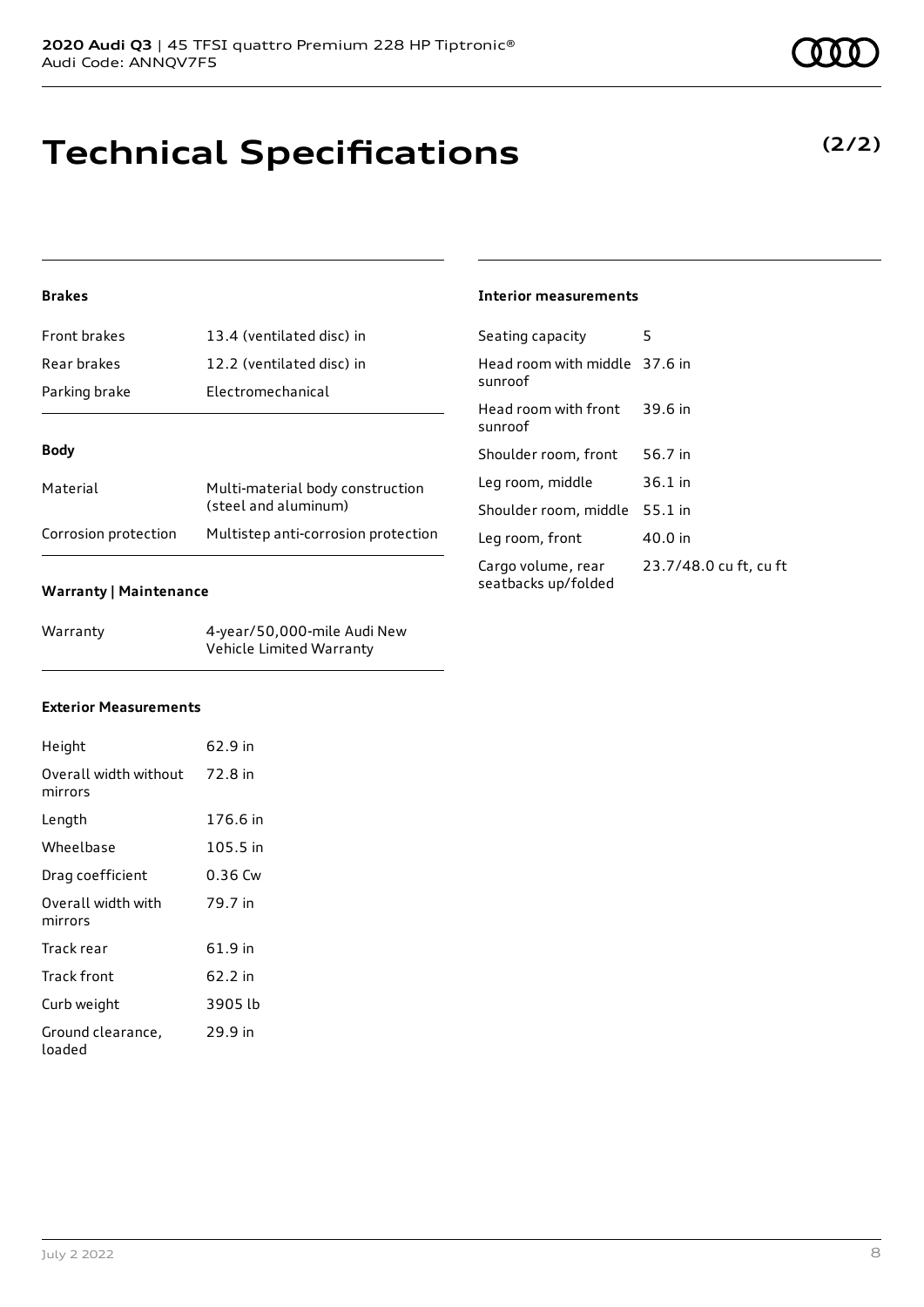

# **Contact**

Dealer **Audi Tysons Corner**

8598 Leesburg Pike 22182 Vienna VA

Phone: +17035646100 FAX: 7035646215

www: [https://www.auditysonscorner.com](https://www.auditysonscorner.com/)